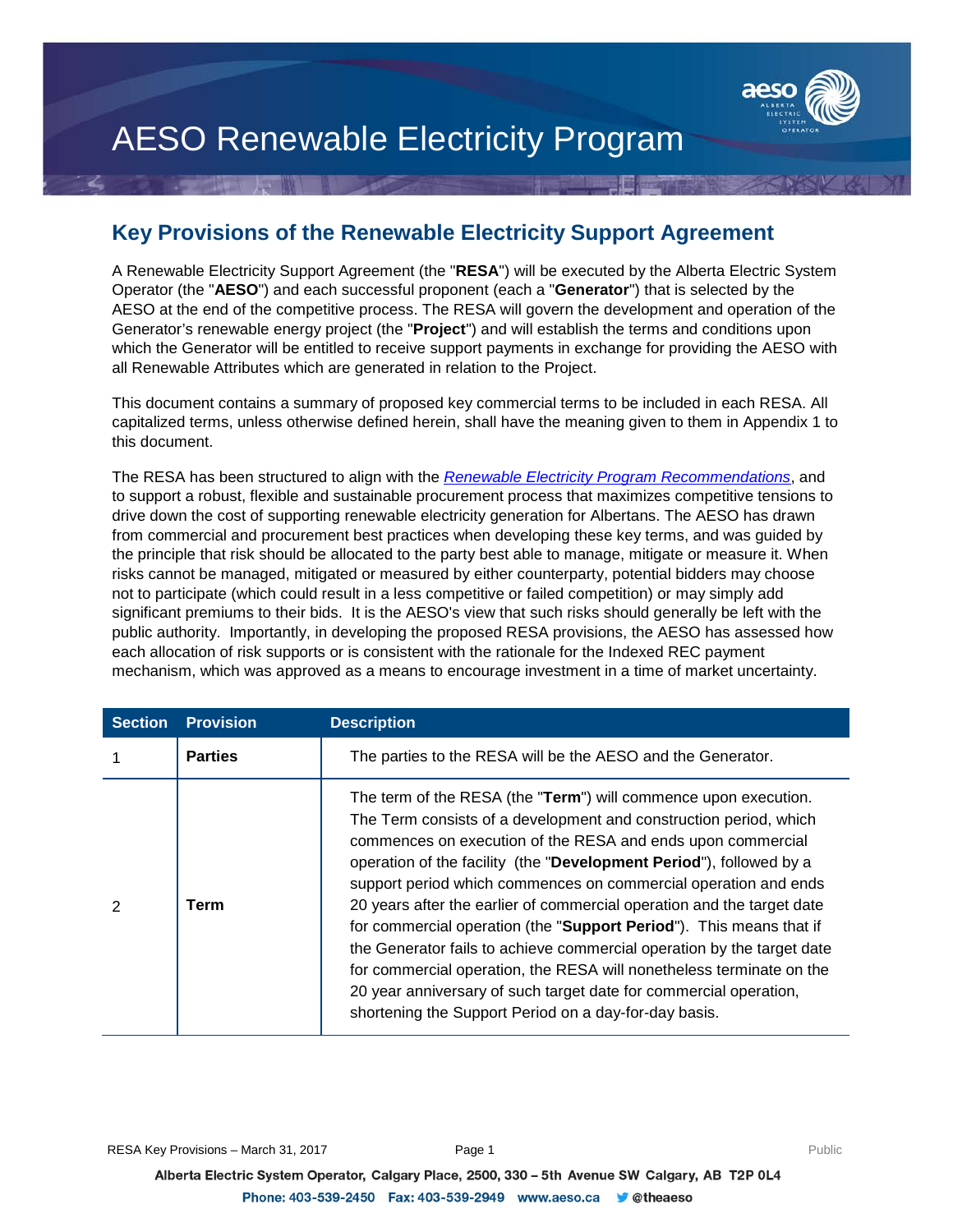|   |                                            |           | • Commencement of Construction. Generator must commence<br>construction of the facility by the specified longstop date (the "CC<br>Longstop Date"). The CC Longstop Date for the first procurement will<br>be December 1, 2019. If the Generator fails to commence construction<br>by the CC Longstop Date, the AESO will have the option to terminate<br>the RESA (in which case Generator will pay, as liquidated damages, a<br>sum equal to the completion and performance security (i.e. \$50,000<br>per MW, calculated based on the contract capacity of the project) and<br>AESO's remedies will be limited to such amount). |
|---|--------------------------------------------|-----------|------------------------------------------------------------------------------------------------------------------------------------------------------------------------------------------------------------------------------------------------------------------------------------------------------------------------------------------------------------------------------------------------------------------------------------------------------------------------------------------------------------------------------------------------------------------------------------------------------------------------------------|
|   |                                            | $\bullet$ | <b>Commercial Operation.</b>                                                                                                                                                                                                                                                                                                                                                                                                                                                                                                                                                                                                       |
|   |                                            |           | Target COD. Generator shall use commercially reasonable efforts<br>to achieve commercial operation of the facility by the specified<br>target date for commercial operation ("Target COD"). Target COD<br>for the first procurement shall be December 1, 2019. If the<br>Generator fails to achieve commercial operation by Target COD,<br>the Support Period shall be shortened for each day of delay on a<br>day-for-day basis.                                                                                                                                                                                                  |
| 3 | <b>Target and</b><br><b>Longstop Dates</b> |           | COD Longstop Date. The Project must achieve commercial<br>operation within 18 months after Target COD (the "COD Longstop<br>Date") failing which AESO will have the option to terminate the<br>RESA (in which case Generator will pay, as liquidated damages, a<br>sum equal to the completion and performance security (i.e.<br>\$50,000 per MW, calculated based on the contract capacity of the<br>project) and AESO's remedies will be limited to such amount).                                                                                                                                                                |
|   |                                            |           | Extension of Dates. Each of the CC Longstop Date, Target COD,<br>and COD Longstop Date will be extended for a reasonable period if an<br>event of force majeure or a change in law delays Generator in the<br>development or construction of the facility.                                                                                                                                                                                                                                                                                                                                                                         |
|   |                                            | $\bullet$ | <b>Earliest Support Payment.</b> The Support Period (and the payment of<br>support payments) will not be permitted to commence any earlier than<br>April 1, 2018 (the "Earliest Support Payment Date"). This will not,<br>however, restrict the Generator from delivering and selling electricity<br>into the power pool prior to such date.                                                                                                                                                                                                                                                                                       |
|   |                                            | ٠         | <b>Generation Prior to COD.</b> If electricity is generated and delivered to<br>the power pool prior to commercial operation of the facility, Generator<br>shall with respect to any such electricity which is generated:                                                                                                                                                                                                                                                                                                                                                                                                          |
|   |                                            |           | prior to the Earliest Support Payment Date, be entitled to all power<br>pool revenues; and                                                                                                                                                                                                                                                                                                                                                                                                                                                                                                                                         |
|   |                                            |           | between the Earliest Support Payment Date and commercial<br>operation, remit any pool revenues in excess of the strike price to<br>the AESO.                                                                                                                                                                                                                                                                                                                                                                                                                                                                                       |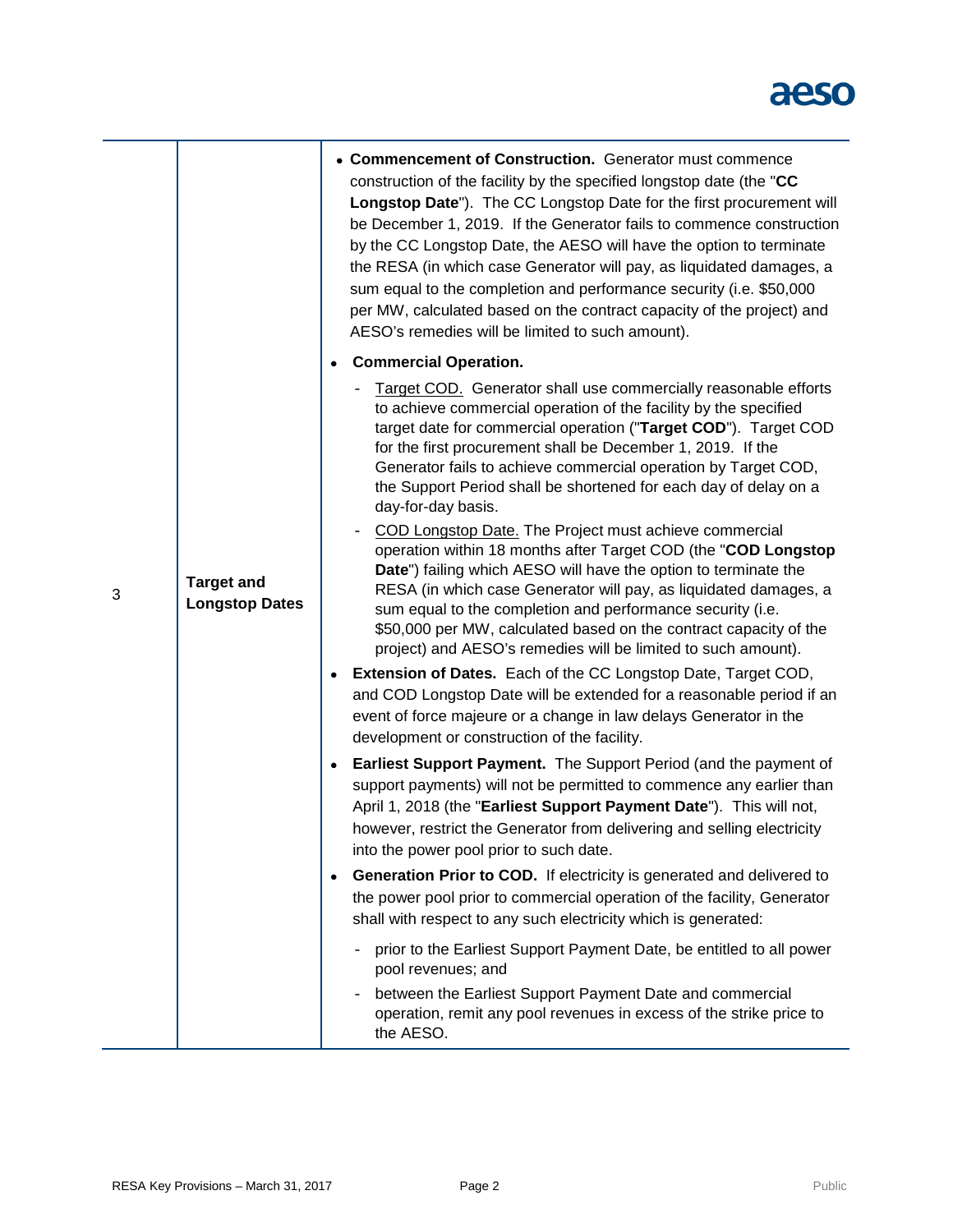|   |                                        | Generator will be required to use commercially reasonable efforts to<br>achieve the following Key Development Milestones in a timely manner<br>such that the facility can achieve commercial operation by Target<br>COD. Commencement of construction of the facility will be deemed to<br>have been achieved at the point when, as subsequently confirmed in<br>writing by the AESO (acting reasonably and in a timely manner),<br>Generator has: |
|---|----------------------------------------|----------------------------------------------------------------------------------------------------------------------------------------------------------------------------------------------------------------------------------------------------------------------------------------------------------------------------------------------------------------------------------------------------------------------------------------------------|
|   |                                        | Obtained key Alberta Utilities Commission ("AUC") and other<br>environmental, assessments, permits, licenses and approvals;                                                                                                                                                                                                                                                                                                                        |
|   | <b>Commencement</b><br>of Construction | Delivered a statutory declaration to the AESO confirming the<br>Generator has:                                                                                                                                                                                                                                                                                                                                                                     |
| 4 |                                        | secured financing sufficient to complete development, construction<br>and commissioning of the facility;                                                                                                                                                                                                                                                                                                                                           |
|   |                                        | procured or entered into arrangements for long-lead equipment and<br>materials which are necessary for the construction of the facility;<br>and                                                                                                                                                                                                                                                                                                    |
|   |                                        | commenced construction activities at the site of the facility; and                                                                                                                                                                                                                                                                                                                                                                                 |
|   |                                        | Delivered to the AESO an executed copy of any security documents<br>required by the AESO pursuant to the security provisions set forth in<br>Section 6 below.                                                                                                                                                                                                                                                                                      |
|   |                                        | Delivered a copy of its financial model to the AESO.                                                                                                                                                                                                                                                                                                                                                                                               |
|   |                                        | (each of the forgoing a "Key Development Milestone")                                                                                                                                                                                                                                                                                                                                                                                               |
|   |                                        | Commercial operation of the facility will be deemed to have been<br>achieved at the point when, as subsequently confirmed by the AESO in<br>writing, Generator has satisfied each of the following requirements:                                                                                                                                                                                                                                   |
|   |                                        | the Generator has received a "non-zero offer" letter from the AESO;                                                                                                                                                                                                                                                                                                                                                                                |
| 5 | <b>Commercial</b>                      | the AESO has received copies of all government approvals required to<br>construct, operate and maintain the facility;                                                                                                                                                                                                                                                                                                                              |
|   | <b>Operation</b>                       | the AESO has received a certificate from an independent engineer<br>that:                                                                                                                                                                                                                                                                                                                                                                          |
|   |                                        | states the facility has been completed in all material respects,<br>excepting punchlist items that do not materially and adversely<br>affect the ability of the facility to operate in accordance with the<br>RESA, good industry practice and applicable laws;                                                                                                                                                                                    |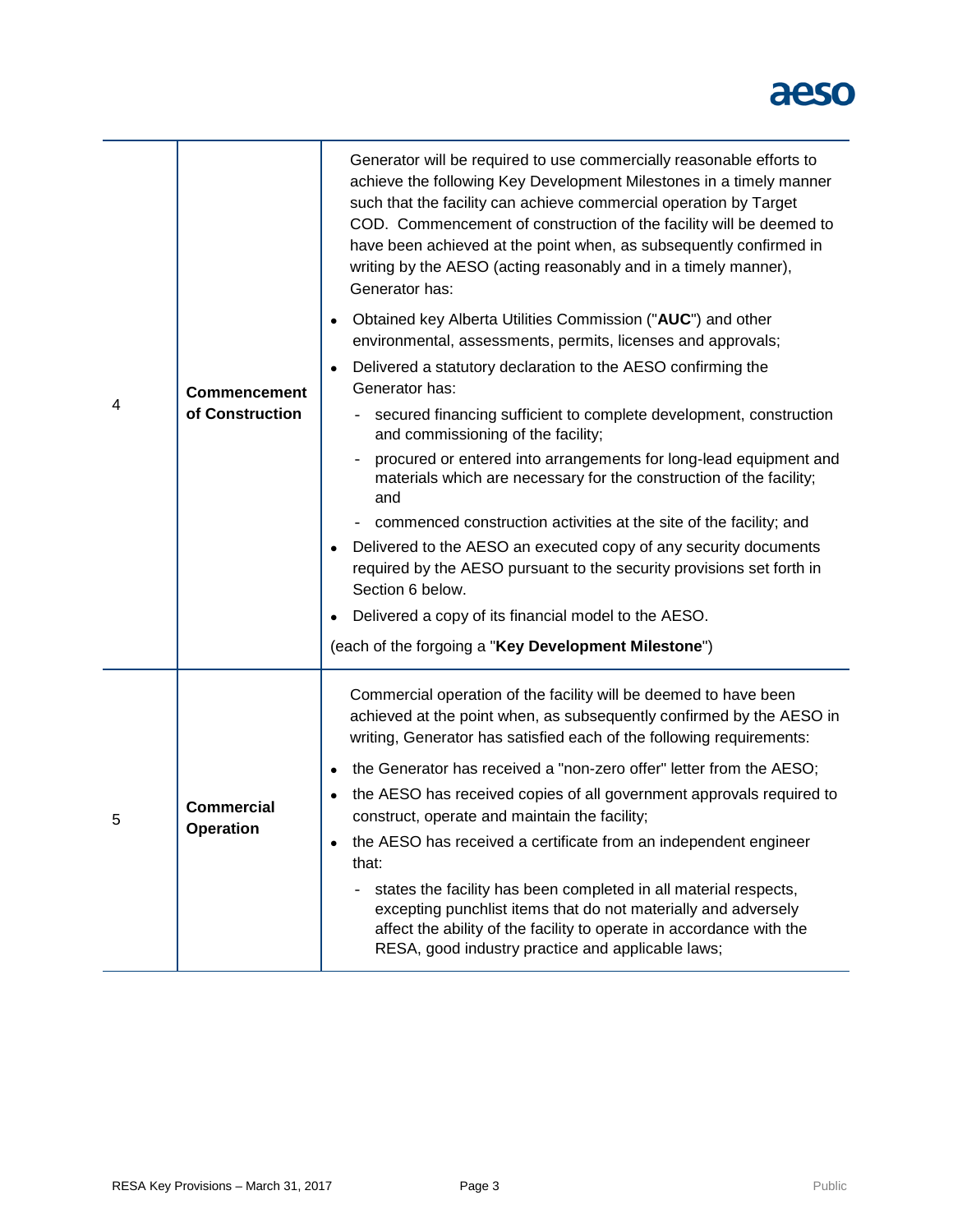| 5 | <b>Commercial</b><br><b>Operation</b><br>(continued) | confirms the amount of capacity that has been installed; and<br>$\overline{\phantom{a}}$<br>states that the facility has been constructed, connected,<br>commissioned and synchronized to the Alberta Interconnected<br>Electric System or an electric distribution system, as applicable,<br>such that 90% of the contract capacity is available to deliver<br>electricity; and<br>the AESO has received a certificate from the Generator, in the<br>prescribed form, confirming all requirements respecting commercial<br>operation of the facility have been satisfied, together with appropriate<br>supporting documentation;<br>provided that commercial operation shall not in any event occur prior to<br>the Earliest Support Payment Date.    |
|---|------------------------------------------------------|--------------------------------------------------------------------------------------------------------------------------------------------------------------------------------------------------------------------------------------------------------------------------------------------------------------------------------------------------------------------------------------------------------------------------------------------------------------------------------------------------------------------------------------------------------------------------------------------------------------------------------------------------------------------------------------------------------------------------------------------------------|
|   |                                                      | <b>Pre-COD Development Obligations.</b> Prior to commercial operation<br>of the facility, the Generator will be required to obtain and maintain<br>completion and performance security (in the form of a letter of credit)<br>in the amount of \$50,000 per MW (calculated based on nameplate<br>capacity declared at RFQ).<br>Post-COD Payment Obligations. The Generator will not be required<br>to obtain and maintain any liquid security following commercial<br>operation of the facility with respect to its obligation to make payments<br>to the AESO when pool price exceeds strike price ("Generator<br>Payment Obligations"); however such payment obligations will be<br>secured pursuant to the security interests taken by the AESO (as |
| 6 | <b>Security</b>                                      | described below). The direct lender agreement between AESO and<br>the Generator's senior lenders will acknowledge that the AESO has<br>priority over all Generator Payment Obligations which accrue prior to<br>any termination of the RESA, but that the AESO's security will be<br>subordinated to the senior lenders' security in all other respects. The<br>RESA will also provide the AESO with a contractual right to set off any<br>Generator Payment Obligations against settlement funds otherwise<br>due and owing to the Generator.                                                                                                                                                                                                         |
|   |                                                      | Security over the Facility. The Generator will be required to provide<br>the AESO with security interests in the facility (including associated<br>land rights), the proceeds from any sale of the facility, and the<br>Generator Payment Obligations to protect against any bankruptcy or<br>insolvency of the Generator, any non-permitted transfer of the facility<br>by the Generator, or other events of Generator default. Senior<br>lenders' security will have priority over AESO security except as set<br>forth above with respect to Generator Payment Obligations.                                                                                                                                                                         |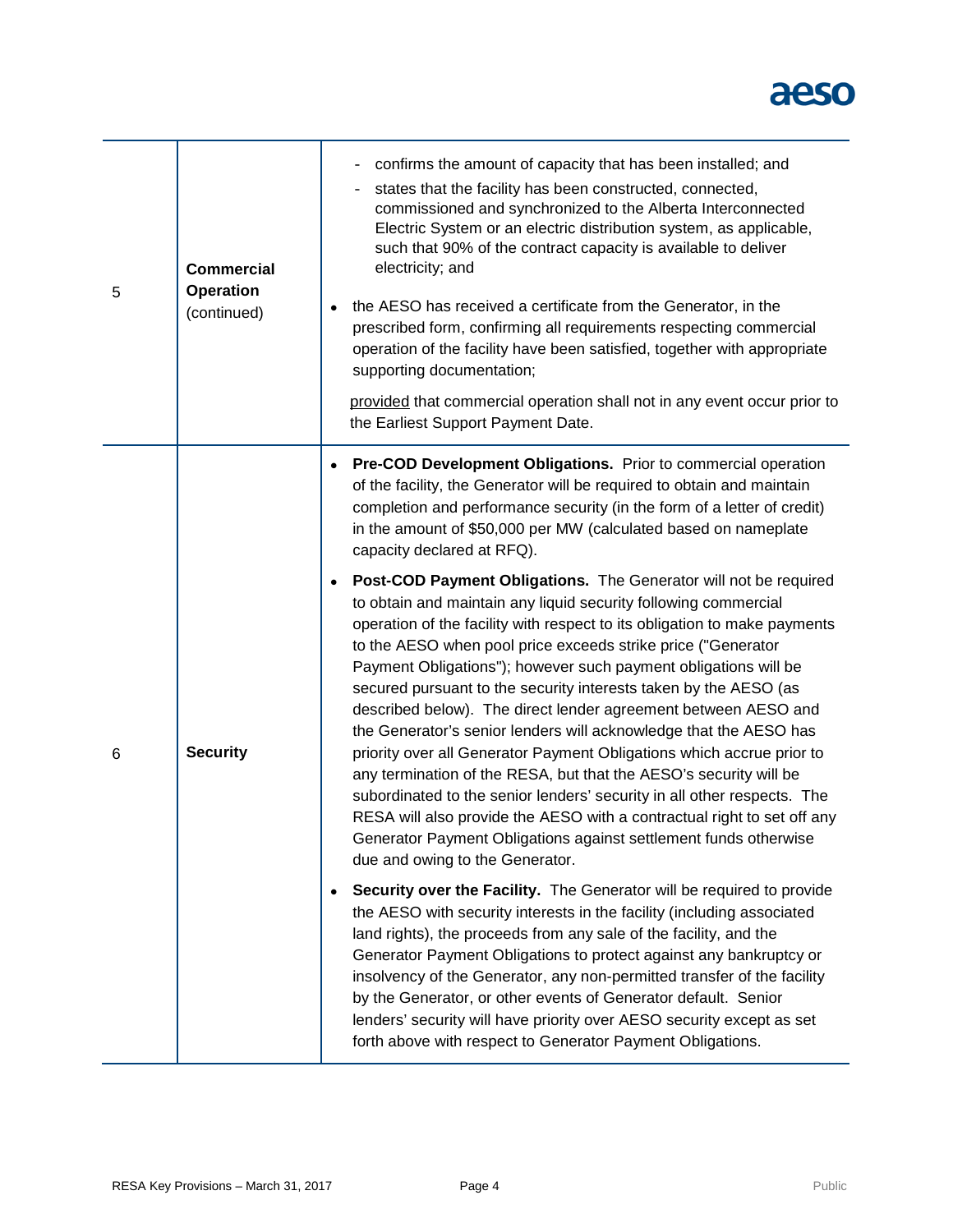| $\overline{7}$ | <b>AESO</b><br><b>Administration</b><br>Fee | The Generator will be required to pay an administration fee to the<br>AESO to cover the AESO's REP development, implementation and<br>administration costs.                                                                                                                                                                                                                                                                                                                                                                                                                                                                                                                                                                                                                                                                                                                                                                                                                                                                                                                                                                                                                                                                                                                                                                                                                                                                                                                                                                                                                                                                                                                                                                                              |
|----------------|---------------------------------------------|----------------------------------------------------------------------------------------------------------------------------------------------------------------------------------------------------------------------------------------------------------------------------------------------------------------------------------------------------------------------------------------------------------------------------------------------------------------------------------------------------------------------------------------------------------------------------------------------------------------------------------------------------------------------------------------------------------------------------------------------------------------------------------------------------------------------------------------------------------------------------------------------------------------------------------------------------------------------------------------------------------------------------------------------------------------------------------------------------------------------------------------------------------------------------------------------------------------------------------------------------------------------------------------------------------------------------------------------------------------------------------------------------------------------------------------------------------------------------------------------------------------------------------------------------------------------------------------------------------------------------------------------------------------------------------------------------------------------------------------------------------|
| 8              | Design and<br><b>Construction</b>           | The Generator will have the following rights and obligations in respect<br>of the development and construction of the facility:<br>Standard of Care. Generator will be required to design and build the<br>facility in accordance with good engineering and operating practices,<br>in compliance with all applicable laws, rules, codes, permits, licenses<br>and the RESA.<br>Facility Modification. Generator will not be permitted to materially<br>modify, vary or amend the specifications or features of the facility (as<br>set out in the specifications attached to the RESA or in any manner<br>which could reasonably be expected to result in a material increase in<br>the capacity factor which the facilities are able to achieve) without the<br>consent of the AESO.<br>Reduction of Contract Capacity. The installed nameplate capacity<br>of the facility may not exceed the nameplate capacity declared RFQ.<br>If it does, the AESO will be entitled to terminate the RESA.<br>Provided the project remains utility scale (i.e. $\geq$ 5MW), the installed<br>nameplate capacity may be reduced to not less than 80% of the<br>capacity set forth in the RESA in recognition of the fact that the<br>availability of resources such as land rights and financing may change.<br>Should the Generator reduce the nameplate capacity from what was<br>declared at RFQ, the contract capacity will be correspondingly reduced<br>to reflect the [maximum capacity of the facility] (as confirmed by an<br>independent engineer). Any such reduction will not result in a strike<br>price adjustment. [NTD: AESO is currently considering various<br>technical issues regarding the manner in which contract capacity will<br>be set.] |
| 9              | <b>Connection</b><br><b>Requirements</b>    | Generator will be responsible, at its cost, for all facility connection<br>requirements which are required to deliver electricity to the connection<br>point.                                                                                                                                                                                                                                                                                                                                                                                                                                                                                                                                                                                                                                                                                                                                                                                                                                                                                                                                                                                                                                                                                                                                                                                                                                                                                                                                                                                                                                                                                                                                                                                            |
| 10             | <b>Metering</b>                             | The facility shall be separately metered and Generator shall, at its cost,<br>provide separate revenue quality meters and associated equipment.                                                                                                                                                                                                                                                                                                                                                                                                                                                                                                                                                                                                                                                                                                                                                                                                                                                                                                                                                                                                                                                                                                                                                                                                                                                                                                                                                                                                                                                                                                                                                                                                          |
| 11             | <b>Approvals</b>                            | AESO and Generator will each be required to obtain and maintain any<br>governmental approval, permits, or licenses required to perform or<br>comply with its respective obligations under the RESA.                                                                                                                                                                                                                                                                                                                                                                                                                                                                                                                                                                                                                                                                                                                                                                                                                                                                                                                                                                                                                                                                                                                                                                                                                                                                                                                                                                                                                                                                                                                                                      |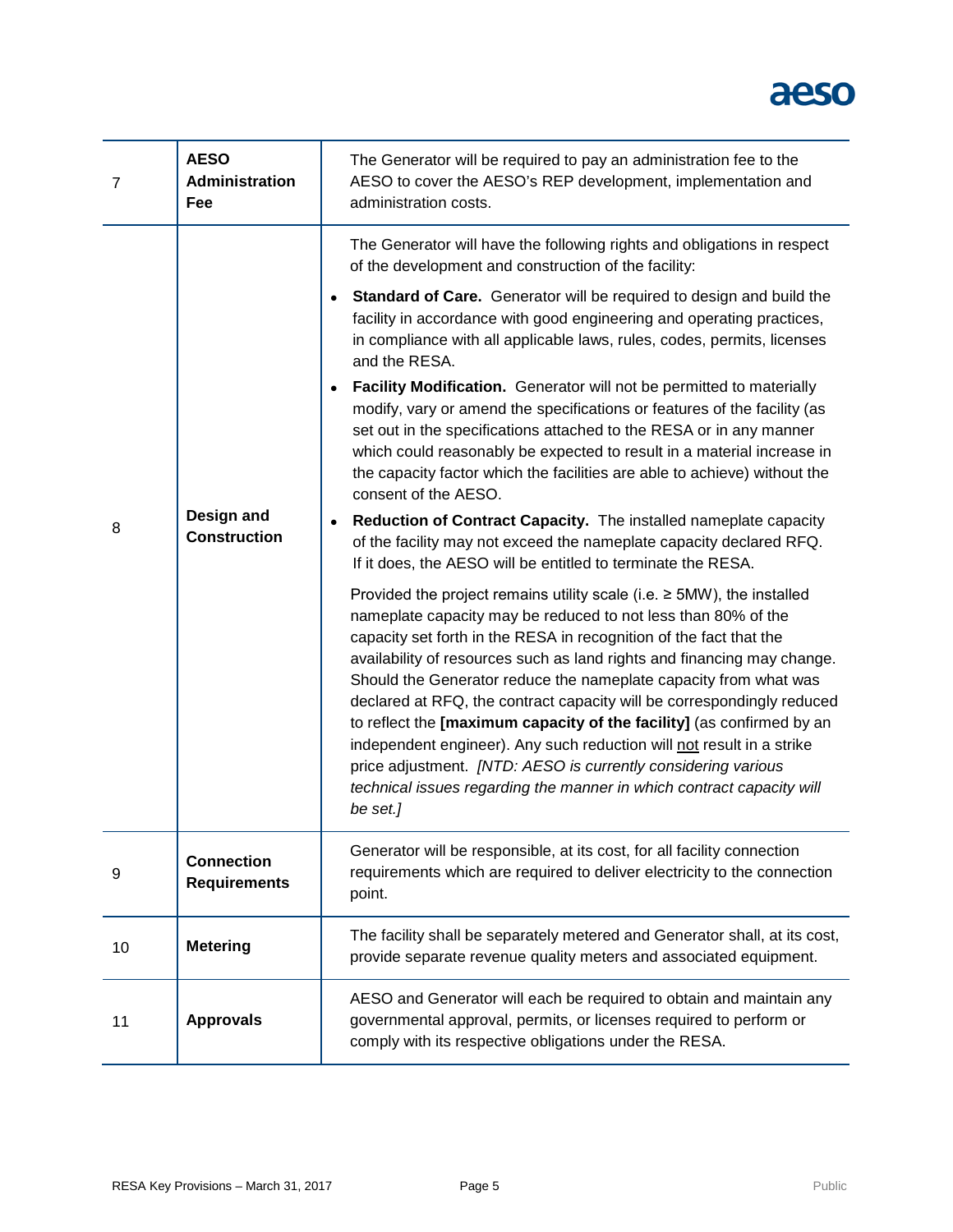| 12 | <b>Reporting</b>                                                                                                | Generator will be subject to regular reporting requirements with respect<br>to the Project (both pre-COD and during the Support Period, and<br>including matters relating to its equity participants), as determined by<br>the AESO from time to time in its discretion. Generator shall also, as<br>requested by the AESO, provide any and all information necessary to<br>confirm or register the Renewable Attributes associated with<br>Generator's renewable electricity produced at the facility.                                                                                                                                                                                                                                                                                                                                                                              |
|----|-----------------------------------------------------------------------------------------------------------------|--------------------------------------------------------------------------------------------------------------------------------------------------------------------------------------------------------------------------------------------------------------------------------------------------------------------------------------------------------------------------------------------------------------------------------------------------------------------------------------------------------------------------------------------------------------------------------------------------------------------------------------------------------------------------------------------------------------------------------------------------------------------------------------------------------------------------------------------------------------------------------------|
|    |                                                                                                                 | Renewable Attributes. Generator shall, in exchange for the support<br>payment, transfer title to all Renewable Attributes to the AESO.                                                                                                                                                                                                                                                                                                                                                                                                                                                                                                                                                                                                                                                                                                                                               |
| 13 | Renewable<br><b>Attributes and</b><br><b>Funding from</b><br>other<br><b>Governmental</b><br><b>Authorities</b> | Other Government Funding. Generator shall provide written notice<br>to the AESO of any application it makes relating to any funding or<br>incentives that may be provided by any governmental authority in<br>relation to the facility and thereafter shall provide AESO with copies of<br>all correspondence respecting such application. Where such funding<br>or incentive is paid or provided based on capacity of or generation at<br>the facility (i.e. based on kWs, kWhs, MWs or MWhs) and is not<br>provided in exchange for title to Renewable Attributes, the Generator<br>shall within 30 days of receipt of any such funding or incentive<br>payment, pay to the AESO 50% of any such payment. The Generator<br>may not seek other funding or incentives that are provided or offered<br>by the Government of Alberta with respect to renewable generation<br>projects. |
|    | <b>Operational</b><br><b>Covenants</b>                                                                          | Generator will be required to comply with the following operational<br>covenants:                                                                                                                                                                                                                                                                                                                                                                                                                                                                                                                                                                                                                                                                                                                                                                                                    |
|    |                                                                                                                 | Own/Lease the Facility. Generator shall own or lease the facility<br>during the term of the RESA.                                                                                                                                                                                                                                                                                                                                                                                                                                                                                                                                                                                                                                                                                                                                                                                    |
| 14 |                                                                                                                 | Operating Standard. Generator shall operate the facility in<br>accordance with good engineering and operating practices and all<br>applicable ISO rules, permits, licenses, approvals, laws, codes and<br>standards.                                                                                                                                                                                                                                                                                                                                                                                                                                                                                                                                                                                                                                                                 |
|    |                                                                                                                 | Facility Modification. Except as otherwise permitted under the<br>RESA, Generator will not be permitted to materially modify, vary or<br>amend the specifications or features of the facility (as set out in the<br>specifications attached to the RESA) without the consent of the AESO.                                                                                                                                                                                                                                                                                                                                                                                                                                                                                                                                                                                            |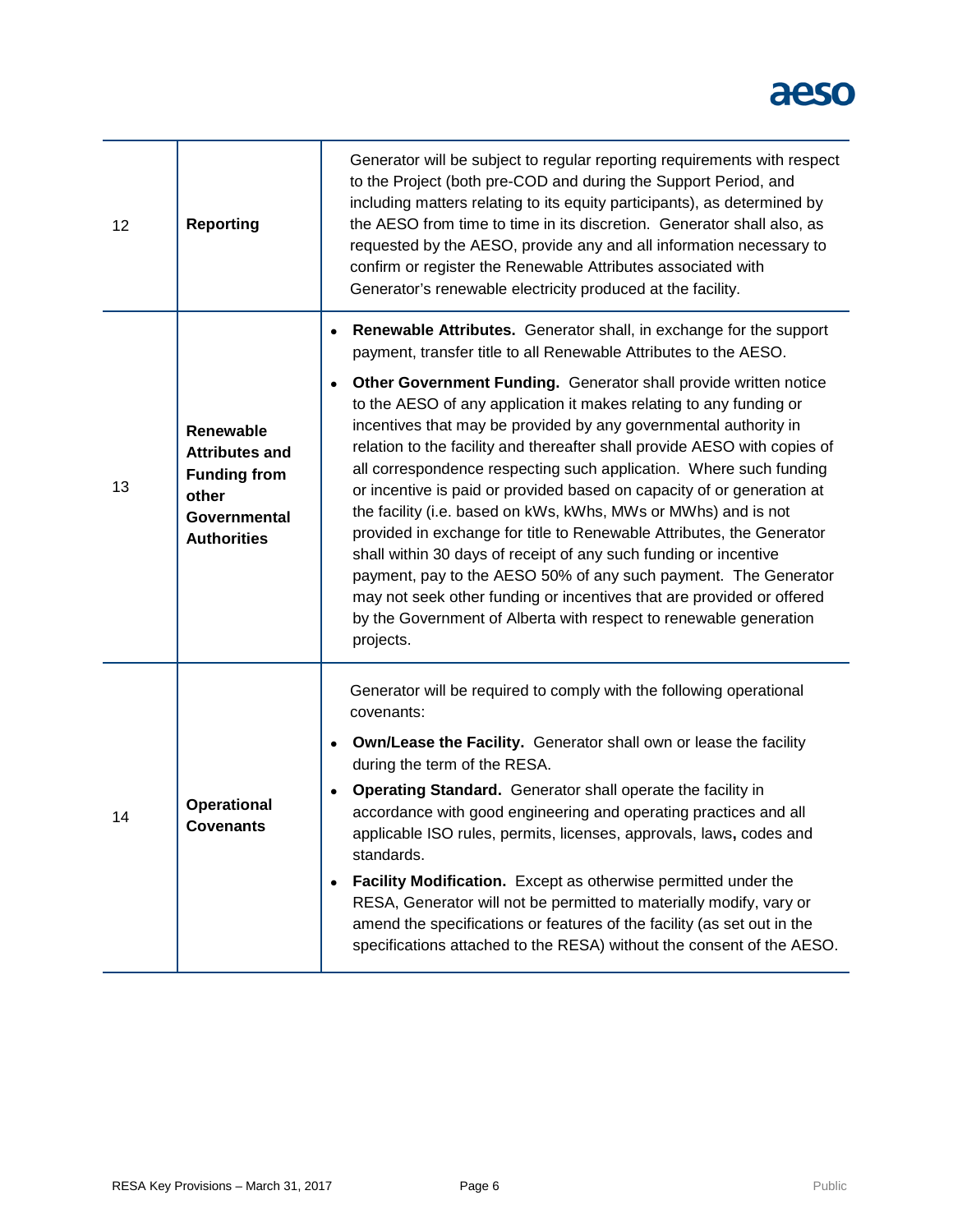|      | <b>Operational</b><br><b>Covenants</b><br>(continued)         | Operation and Maintenance. Generator shall be solely responsible<br>for the operation and maintenance of the facility, including obtaining<br>and maintaining in good standing all required governmental approvals.<br>Fuel Sources. The facility shall not use any sources or fuels other<br>than the designated renewable fuels (except for non-renewable fuel<br>which may be permitted in respect of any biomass facilities).       |
|------|---------------------------------------------------------------|-----------------------------------------------------------------------------------------------------------------------------------------------------------------------------------------------------------------------------------------------------------------------------------------------------------------------------------------------------------------------------------------------------------------------------------------|
| 14   |                                                               | Fuel Supply Agreements. Generator shall use commercially<br>reasonable efforts to maintain or enter into any necessary fuel supply<br>agreements (only applicable to biomass facilities).                                                                                                                                                                                                                                               |
|      |                                                               | Resource Rights. Generator shall ensure that any necessary<br>resource rights remain in effect during the term (for example,<br>waterpower rights for hydro).                                                                                                                                                                                                                                                                           |
| 15   | <b>Ancillary</b><br><b>Services</b>                           | Generator will not be permitted to sell ancillary services.                                                                                                                                                                                                                                                                                                                                                                             |
| 16   | <b>Settlement</b><br><b>Provisions</b>                        | Contract Price. For each hour in any month, the RESA support<br>payment will equal the metered electricity generated by the facility<br>(capped at the contract capacity) multiplied by the difference between<br>the strike price and the pool price.                                                                                                                                                                                  |
|      |                                                               | Payment. For each hour in any month, if the difference calculated is<br>positive, the AESO shall pay such amount to the Generator. If,<br>however, the difference calculated is negative (i.e. when pool price<br>exceeds the strike price), the Generator shall pay the absolute value of<br>such amount to the AESO. Settlement for each month shall occur on<br>the same date that power pool settlement occurs under the ISO rules. |
| 16.1 | <b>Change to</b><br><b>Pool Price</b>                         | The contract will include a mechanism for adopting, if necessary, a<br>replacement reference price for purposes of determining the support<br>payments in the event the current Pool Price ceases to be published, is<br>replaced, or if the manner in which it is calculated and/or reported is<br>materially altered.                                                                                                                 |
| 17   | <b>Indexation and</b><br><b>Payment</b><br><b>Adjustments</b> | 20% of the strike price (i.e. an approximation of the percentage<br>allocated to operation and maintenance costs) will be adjusted by any<br>change in the Consumer Price Index (Alberta, all items) ("CPI").                                                                                                                                                                                                                           |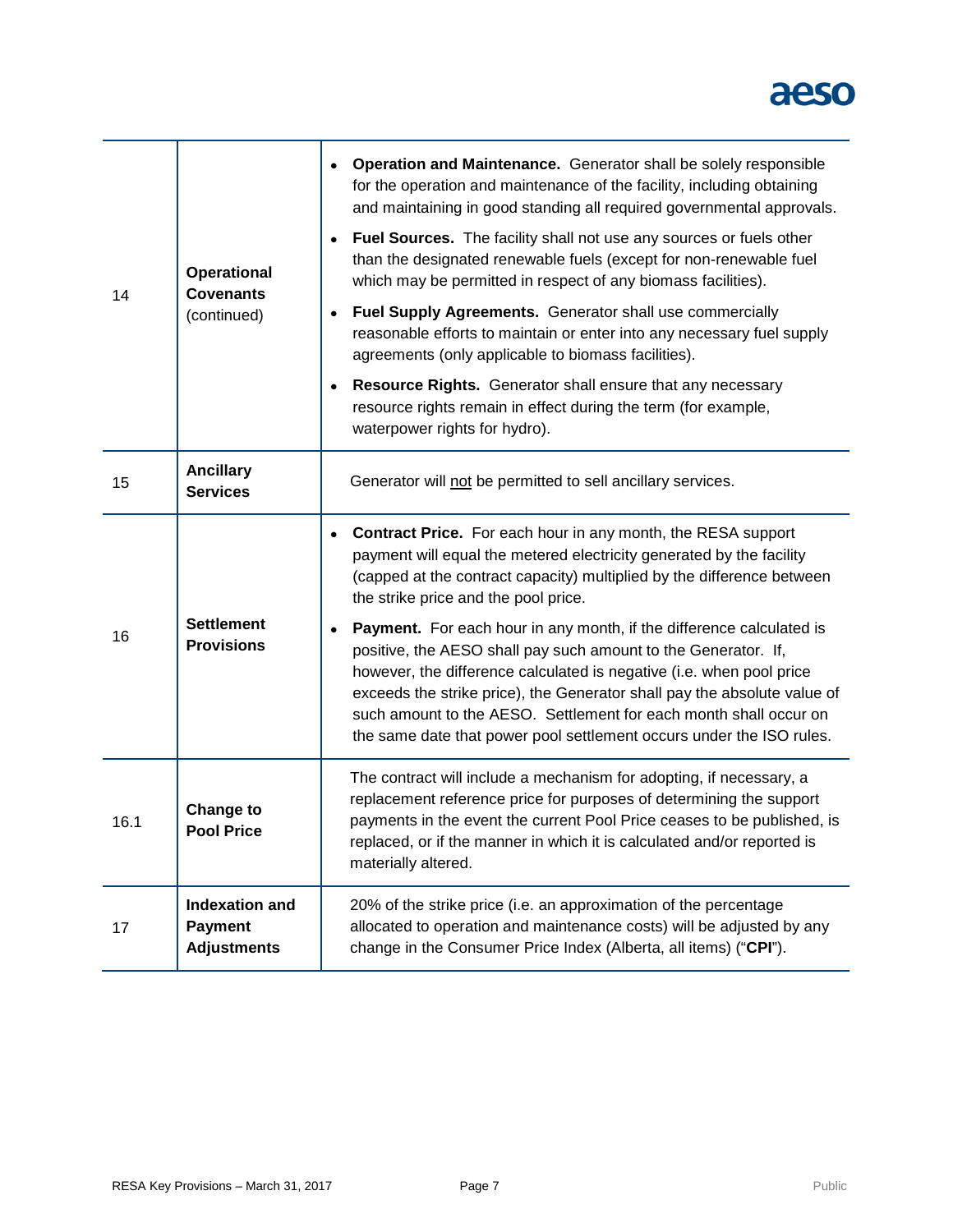| 18 | <b>Curtailment</b>   | AESO and Generator will share the risk of Forgone Energy (as defined<br>below) with Generators bearing the risk up to an annual threshold of<br>200 hours multiplied by the Contract Capacity and the AESO bearing<br>the risk and compensating the Generator for all Forgone Energy in<br>excess of such threshold.<br>Forgone Energy will be defined to include the notional amount of<br>renewable electricity that would have been generated and delivered by<br>the facility when it is synchronized to the Alberta grid, but for the<br>issuance of dispatch instructions or other directives from the AESO<br>curtailing or limiting generation as a result of transmission constraints.<br>The availability of the facility will be taken into account in any Forgone<br>Energy calculations, and, for greater certainty, the Generator will not<br>be compensated pursuant to the curtailment provisions for lost<br>generation relating to:<br>facility outages or de-rates;<br>$\bullet$<br>transmission or connection outages which result in the facility not<br>$\bullet$<br>being synchronized with the Alberta grid; or<br>the application of the supply surplus rules when the supply of<br>$\bullet$<br>electricity available at zero dollar (\$0) exceeds system load.<br>The Forgone Energy calculations will also take into account any over-<br>generation on the part of the Generator as a result of failing to comply<br>with the AESO's dispatch instructions or directives. |
|----|----------------------|--------------------------------------------------------------------------------------------------------------------------------------------------------------------------------------------------------------------------------------------------------------------------------------------------------------------------------------------------------------------------------------------------------------------------------------------------------------------------------------------------------------------------------------------------------------------------------------------------------------------------------------------------------------------------------------------------------------------------------------------------------------------------------------------------------------------------------------------------------------------------------------------------------------------------------------------------------------------------------------------------------------------------------------------------------------------------------------------------------------------------------------------------------------------------------------------------------------------------------------------------------------------------------------------------------------------------------------------------------------------------------------------------------------------------------------------------------------------------------------------------------|
| 19 | <b>Change in Law</b> | Designated Changes. The RESA will include change in law<br>$\bullet$<br>provisions pursuant to which Generator will receive schedule and<br>financial relief with respect to changes to:<br>any laws, regulations, rules (including ISO rules) or orders by GoA<br>or any Alberta governmental or regulatory authority (or any court in<br>respect of such laws, regulations, rules or orders) which:<br>are directed at the Renewable Electricity Program, any Generator.<br>the rules, regulations, or terms and conditions governing<br>generators (whether or not renewable), or any RESA; or<br>otherwise relate to occupational health and safety, the<br>environment, or a sales tax; or<br>any interpretation, reinterpretation or administrative position<br>relating to any such laws, regulations, rules or orders;<br>provided that such changes materially delay the development and<br>construction of the facility, increase the costs Generator would<br>reasonably be expected to incur, or affect the volume of electricity<br>which Generator is able to produce.                                                                                                                                                                                                                                                                                                                                                                                                                   |

J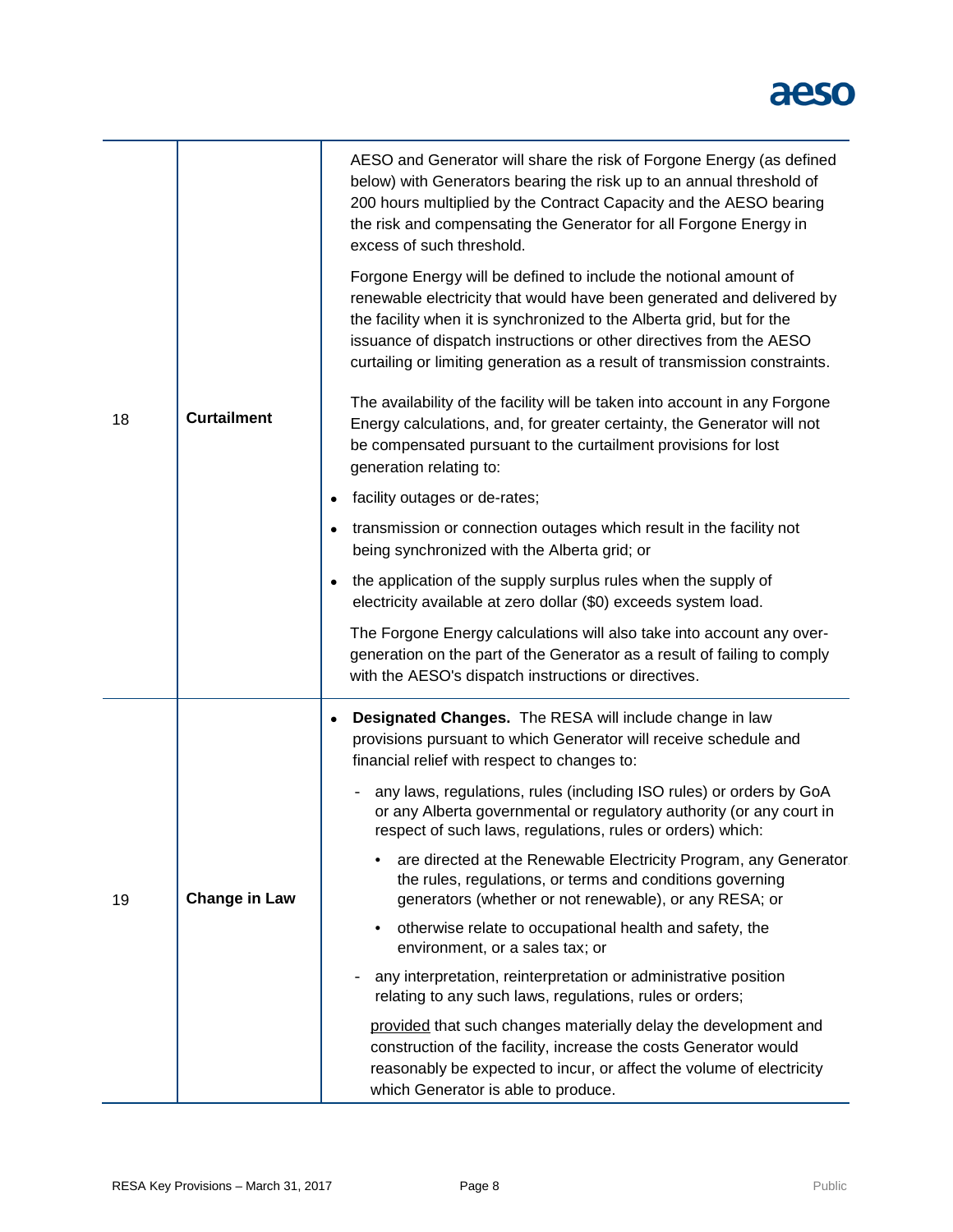|    | <b>Change in Law</b><br>(continued) | Notwithstanding the foregoing, change in law schedule and cost<br>relief will not be provided:                                                                                                                                                                                                                                                                                                                                                                                                                                                                                                                                                                                                                                                                          |
|----|-------------------------------------|-------------------------------------------------------------------------------------------------------------------------------------------------------------------------------------------------------------------------------------------------------------------------------------------------------------------------------------------------------------------------------------------------------------------------------------------------------------------------------------------------------------------------------------------------------------------------------------------------------------------------------------------------------------------------------------------------------------------------------------------------------------------------|
|    |                                     | with respect to changes to any such laws, regulations, rules or<br>orders (including Generator's regulatory approvals) which in any<br>way relate to: greenhouse gas emissions (and restrictions and<br>reporting thereon), emission performance credits, emission offsets,<br>carbon offsets, carbon-pricing, or carbon-related taxes, levies or<br>fees, or other carbon-related charges or payments, including<br>without limitation the Climate Change and Emissions Management<br>Act (Alberta) and its regulations, the Climate Leadership<br>Implementation Act (Alberta) and its regulations, the Oil Sands<br>Emissions Limit Act (Alberta) and its regulations, and the<br>Environment and Sustainable Resource Development Grant<br>Regulation (Alberta); or |
| 19 |                                     | where the Generator had prior notice of the change, where the<br>change is in response to any action by Generator which is contrary<br>to law or where the change is permitted by the RESA.                                                                                                                                                                                                                                                                                                                                                                                                                                                                                                                                                                             |
|    |                                     | <b>Consequences of Designated Changes.</b> If a designated change<br>results in a net increase or decrease in Generator's costs or the<br>volume of electricity which Generator is able to produce, payments<br>under the RESA will be adjusted as necessary to keep the Generator<br>in the same financial position in respect of the RESA, after giving<br>effect to such designated change, as it would have been in had such<br>designated change not occurred. Changes to Generator's net capital<br>costs will be addressed through lump sum payments and changes to<br>net operating costs will be addressed through an adjustment to the<br>strike price.                                                                                                       |
| 20 | <b>Force Majeure</b>                | Definition. "Force Majeure" or "FM" will be defined as any event,<br>cause or condition that prevents a party from performing its obligations<br>(other than payment) – but only to the extent it could not have been<br>reasonably anticipated by, and is beyond the reasonable control of,<br>the party claiming FM. For greater certainty:                                                                                                                                                                                                                                                                                                                                                                                                                           |
|    |                                     | FM will include: general industry strikes, delays or disruptions in the<br>construction of certain transmission or distribution facilities,<br>restraint by government orders/judgements, and the inability to<br>obtain or renew any permit/licence/approval required for<br>performance (unless the revocation or modification was caused by<br>the inaction of the party seeking to invoke FM).                                                                                                                                                                                                                                                                                                                                                                      |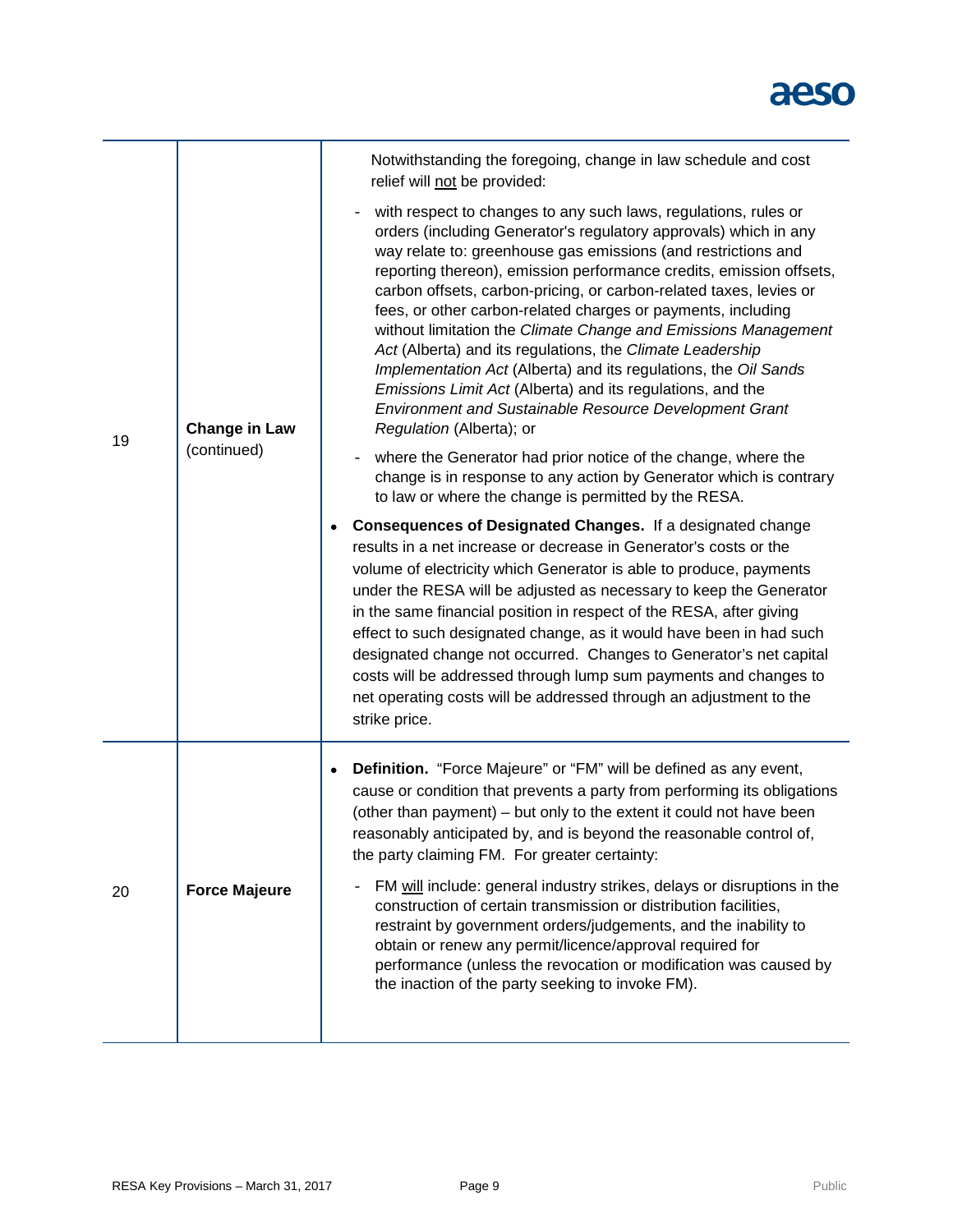| 20 | <b>Force Majeure</b><br>(continued)     | FM will not include: inability to procure feed stock/fuel, an appeal of<br>the Permit and Licence in respect of the Project - unless Supplier<br>is ordered to cease construction, and the inability to obtain consent/<br>approval of the AESO pursuant to the terms of the agreement.<br><b>Performance Excused.</b> A party affected by an event of FM is<br>excused from performance (other than payment) during the existence<br>of such event.                                                                                          |
|----|-----------------------------------------|-----------------------------------------------------------------------------------------------------------------------------------------------------------------------------------------------------------------------------------------------------------------------------------------------------------------------------------------------------------------------------------------------------------------------------------------------------------------------------------------------------------------------------------------------|
|    |                                         | Schedule Relief. If FM delays the commencement of construction or<br>the occurrence of commercial operation, then the CC Longstop Date,<br>Target COD, and COD Longstop Date will be extended for such<br>reasonable period of delay directly resulting from such FM event. The<br>occurrence of an event of FM which occurs after commercial operation<br>of the facility will not extend the term.                                                                                                                                          |
|    |                                         | Termination for Extended FM. Either party may terminate in cases<br>of any single event of Generator invoked FM which lasts 18 months (or<br>multiple events which last 24 months in aggregate).                                                                                                                                                                                                                                                                                                                                              |
| 21 | <b>Liability and</b><br>Indemnification | Generator will indemnify the AESO and the GoA from all claims, losses<br>and damages in relation to: (i) any occurrence or event relating to the<br>facility; (ii) any breach of Generator's representations, warranties and<br>covenants; and (iii) the discharge of contaminants at or related to the<br>facility and any fines in connection therewith; provided that the<br>foregoing indemnities will not apply to the extent the damage/injury is<br>attributable to the negligence or wilful misconduct of the indemnified<br>parties. |
|    |                                         | Generator will be required to obtain and maintain the following<br>insurance:                                                                                                                                                                                                                                                                                                                                                                                                                                                                 |
| 22 | <b>Insurance</b>                        | From Commencement of Construction to COD. All insurance<br>required under applicable laws as well as such insurance that a<br>prudent person would obtain, including "all-risk" property insurance<br>covering not less than the probable maximum loss of the facility, "all-<br>risk" equipment breakdown insurance, "wrap-up" liability insurance<br>and "commercial general liability" insurance with a rider to include<br>environmental incidents.                                                                                       |
|    |                                         | From and after COD. All insurance required under applicable laws as<br>well as such insurance that a prudent person would obtain.                                                                                                                                                                                                                                                                                                                                                                                                             |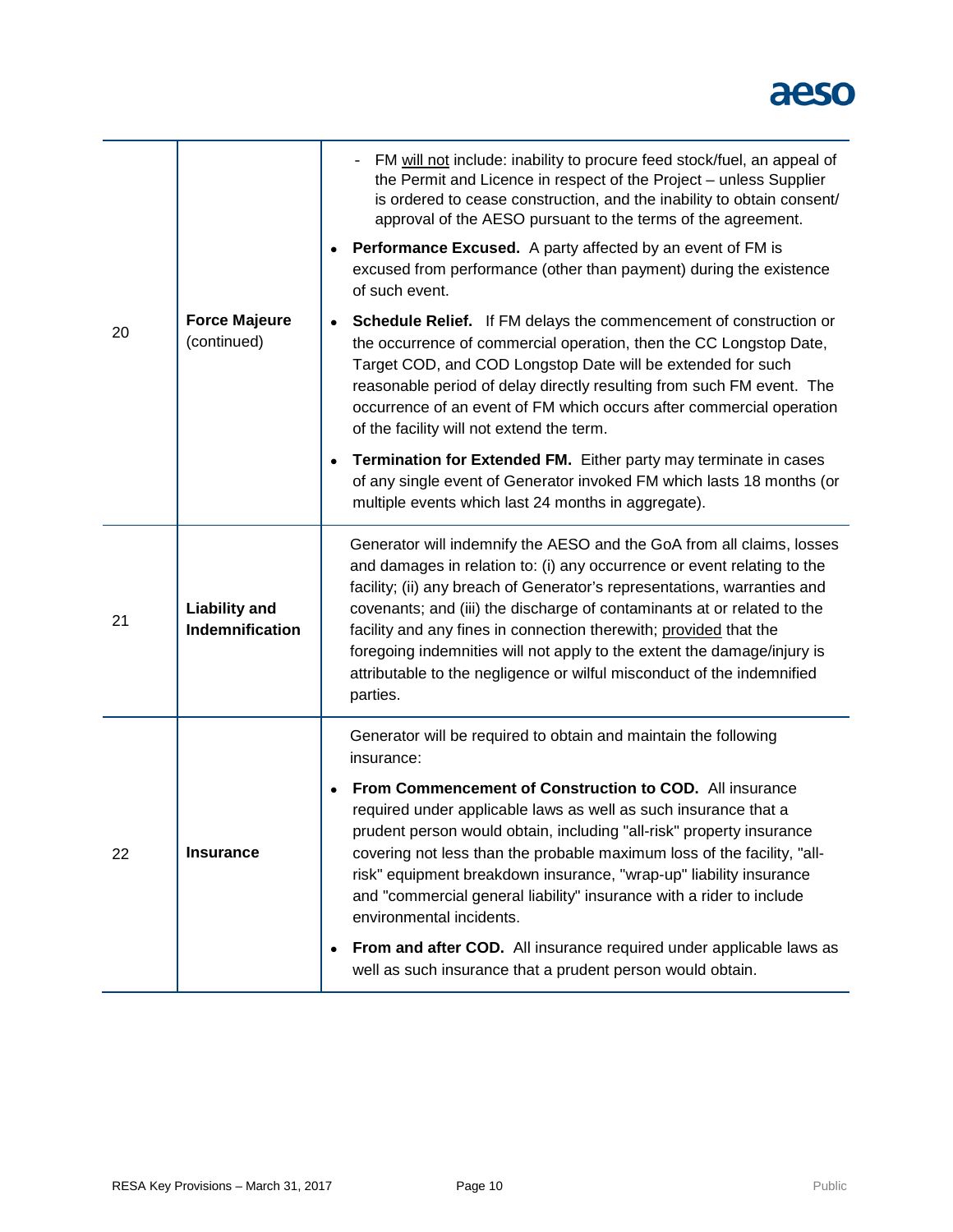|    |                                                                 | <b>Generator Events of Default.</b> "Events of Generator Default" will be<br>$\bullet$<br>defined to include:                                                                                                                                                                                                                                                                           |  |  |  |  |
|----|-----------------------------------------------------------------|-----------------------------------------------------------------------------------------------------------------------------------------------------------------------------------------------------------------------------------------------------------------------------------------------------------------------------------------------------------------------------------------|--|--|--|--|
|    |                                                                 | <b>Standard Events of Default.</b> Standard events of default including<br>Generator bankruptcy or insolvency, breach of representations and<br>warranties, and uncured material breaches of the RESA.                                                                                                                                                                                  |  |  |  |  |
|    |                                                                 | <b>CC Longstop Date.</b> Failure to commence construction of the<br>$\overline{\phantom{a}}$<br>facility by December 1, 2019.                                                                                                                                                                                                                                                           |  |  |  |  |
|    |                                                                 | <b>COD Longstop Date.</b> Failure to achieve commercial operation of<br>$\qquad \qquad -$<br>the facility within 18 months after Target COD.                                                                                                                                                                                                                                            |  |  |  |  |
|    |                                                                 | <b>Failure to Hold Permits.</b> Failure to hold a valid licence, permit or<br>$\qquad \qquad -$<br>approval, where such failure results in, or could reasonably be<br>expected to result in, a material adverse effect on the Generator or<br>the facility.                                                                                                                             |  |  |  |  |
|    |                                                                 | Breaches with respect to the Facility. Failure of the Generator<br>$\overline{\phantom{m}}$<br>to own or lease the facility or Generator materially modifying the<br>facility in violation of the terms of the RESA.                                                                                                                                                                    |  |  |  |  |
|    | Termination-<br><b>Events of</b><br>Generator<br><b>Default</b> | Remedies for Generator Events of Default.<br>$\bullet$                                                                                                                                                                                                                                                                                                                                  |  |  |  |  |
| 23 |                                                                 | <b>Termination.</b> If a Generator Event of Default occurs and is<br>continuing, AESO may terminate the agreement upon written<br>notice to Generator, except in relation to bankruptcy / dissolution<br>defaults, in which case the agreement will terminate automatically.                                                                                                            |  |  |  |  |
|    |                                                                 | Prior to Commercial Operation. If termination for a Generator<br>٠<br>Event of Default occurs prior to commercial operation of the<br>facility, Generator will pay, as liquidated damages, a sum equal<br>to the Completion and Performance Security (i.e. \$50,000 per<br>MW of Contract Capacity) and AESO's remedies are limited to<br>such amount.                                  |  |  |  |  |
|    |                                                                 | After Commercial Operation. If termination for Generator Event<br>of Default occurs after commercial operation of the facility, the<br>AESO may exercise all remedies it has at law or equity,<br>including pursuing a claim for damages. The RESA will include<br>a specified methodology for calculating the "mark-to-market"<br>damages in the case of a Generator Event of Default. |  |  |  |  |
|    |                                                                 | <b>Exercise Security.</b> As described in the security section<br>$\circ$<br>above, the AESO (if appropriate enabling legislative or<br>regulatory changes are made) will hold security as<br>protection against Generator Events of Default.                                                                                                                                           |  |  |  |  |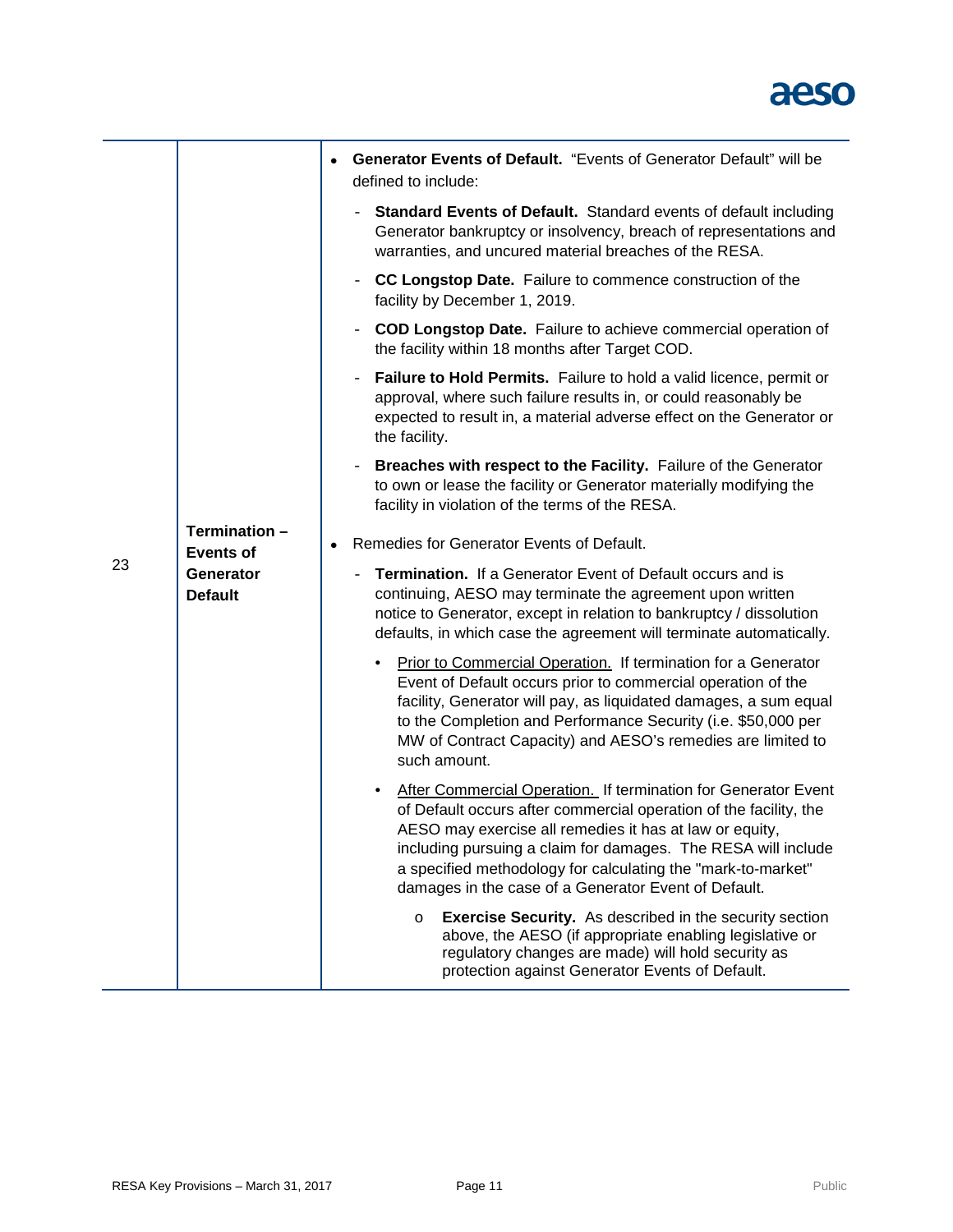| 24 | Termination -<br><b>Events of AESO</b><br><b>Default</b> | AESO Events of Default. "AESO Events of Default" will include<br>standard events of default (e.g. failure to make payments, failure to<br>perform a material covenant, or bankruptcy).<br>Remedies for AESO Events of Default. Generator may terminate<br>the agreement for an AESO Event of Default. Any such termination<br>which occurs pre-COD shall result in termination payments from the<br>AESO which are the same as in the case of termination for AESO<br>convenience. For any such termination post-COD, Generator shall<br>retain any other remedies available to it at law or equity, including<br>pursuing a claim for damages. The RESA will include a specified<br>methodology for calculating the "mark-to-market" damages in the case<br>of an AESO Event of Default. |
|----|----------------------------------------------------------|-------------------------------------------------------------------------------------------------------------------------------------------------------------------------------------------------------------------------------------------------------------------------------------------------------------------------------------------------------------------------------------------------------------------------------------------------------------------------------------------------------------------------------------------------------------------------------------------------------------------------------------------------------------------------------------------------------------------------------------------------------------------------------------------|
| 25 | Termination -<br><b>AESO</b><br><b>Convenience</b>       | Termination for Convenience Right. Prior to commercial operation<br>of the facility, the AESO may terminate the RESA for convenience by<br>providing up to 30 days' notice (and the AESO may issue a stop work<br>notice to stop further work in notice period). The AESO does not have<br>a right to terminate the RESA for convenience after commercial<br>operation of the facility.                                                                                                                                                                                                                                                                                                                                                                                                   |
|    |                                                          | Termination Prior to Construction Commencement. For any such<br>termination which occurs prior to commencement of construction of<br>the facility, the Generator's exclusive remedy is payment of qualifying<br>pre-construction development costs incurred prior to the termination<br>date, which amount shall not exceed \$• million.                                                                                                                                                                                                                                                                                                                                                                                                                                                  |
|    |                                                          | Termination Post Construction Commencement. For any such<br>termination which occurs after commencement of construction of the<br>facility, the AESO will pay the Generator a termination payment equal<br>to the aggregate of:                                                                                                                                                                                                                                                                                                                                                                                                                                                                                                                                                           |
|    |                                                          | - the amount of any project financing and any related termination or<br>breakage costs;                                                                                                                                                                                                                                                                                                                                                                                                                                                                                                                                                                                                                                                                                                   |
|    |                                                          | the amount of any equity invested, plus a return on equity to the<br>date of termination equal to the equity internal rate of return<br>$("IRR");$ and                                                                                                                                                                                                                                                                                                                                                                                                                                                                                                                                                                                                                                    |
|    |                                                          | all decommissioning, breakage, and other costs related to winding<br>$\qquad \qquad -$<br>up the Project                                                                                                                                                                                                                                                                                                                                                                                                                                                                                                                                                                                                                                                                                  |
|    |                                                          | less certain credit balances, the fair market value of the assets and<br>amounts that the AESO is entitled to set off; provided that the<br>payment shall not be less than the aggregate of the amount of any<br>project financing and related termination and breakage costs (after<br>taking sums held in bank accounts and insurance proceeds in<br>account).                                                                                                                                                                                                                                                                                                                                                                                                                          |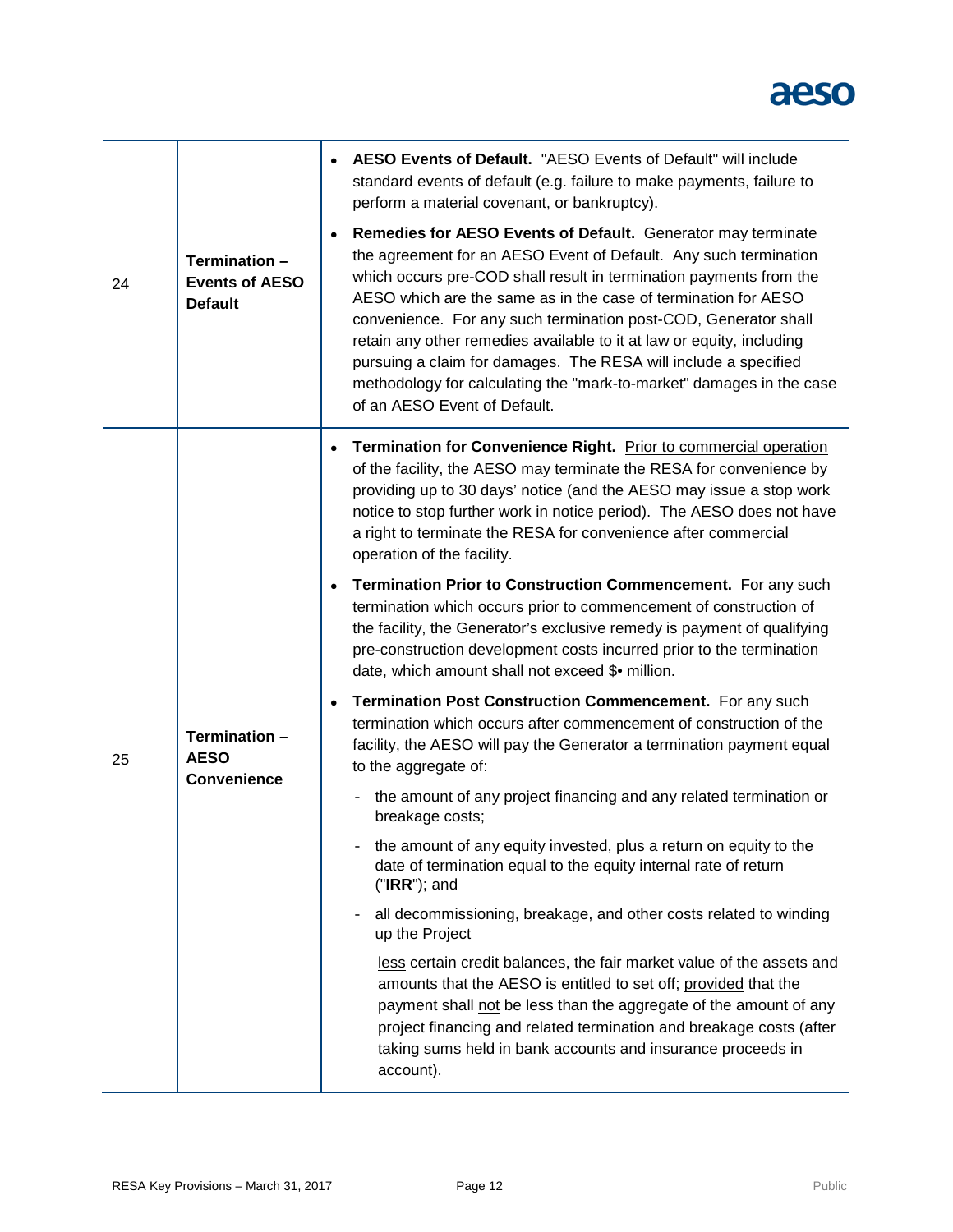| 26 | Termination -<br><b>Extended Force</b><br>Majeure / Other<br><b>Events</b> |           | Extended Force Majeure. If any single event of Generator invoked<br>force majeure lasts 18 months (or if multiple events of force majeure<br>collectively last longer than 24 months), either party may terminate the<br>RESA without cost or payment of any kind to either party, and all<br>performance security will be returned or refunded.                                                                                                                                                                                                                                                                                                                                                                                                                |
|----|----------------------------------------------------------------------------|-----------|-----------------------------------------------------------------------------------------------------------------------------------------------------------------------------------------------------------------------------------------------------------------------------------------------------------------------------------------------------------------------------------------------------------------------------------------------------------------------------------------------------------------------------------------------------------------------------------------------------------------------------------------------------------------------------------------------------------------------------------------------------------------|
| 27 | <b>Financing and</b><br><b>Consequences</b><br>of Default                  |           | Security Agreement. Generator will be entitled to enter a "secured<br>lender's security agreement" on the terms desired by Generator,<br>except as otherwise provided in the agreement.                                                                                                                                                                                                                                                                                                                                                                                                                                                                                                                                                                         |
|    |                                                                            | ٠         | Direct Lender Agreement. AESO and Generator shall enter into an<br>agreement with secured lenders in the prescribed form.                                                                                                                                                                                                                                                                                                                                                                                                                                                                                                                                                                                                                                       |
|    |                                                                            |           | <b>Rights and Obligations of Secured Lenders:</b>                                                                                                                                                                                                                                                                                                                                                                                                                                                                                                                                                                                                                                                                                                               |
|    |                                                                            |           | - Secured lenders have the right to be notified and to cure events of<br>Generator default (other than those relating to bankruptcy, winding<br>up or failure to achieve COD or commencement of construction by<br>the specified longstop dates).                                                                                                                                                                                                                                                                                                                                                                                                                                                                                                               |
|    |                                                                            |           | Secured lenders will have standard rights to step-in, appoint a<br>$\overline{\phantom{a}}$<br>receiver, or sell Generator's interest in the facility (provided the<br>transferee agrees to perform the Generator's contractual<br>obligations and subject to AESO consent rights).                                                                                                                                                                                                                                                                                                                                                                                                                                                                             |
|    |                                                                            |           | New Agreement. Following termination of the RESA prior to the end<br>of the term due to Generator default, AESO must offer to enter a new<br>agreement (substantially in the form of the existing RESA) with each<br>secured lender or its designee. Each secured lender will have the<br>option to enter such new agreement for the remainder of the term,<br>provided that such secured lender has paid any sums due as a result<br>of the termination, cured existing defaults, and paid AESO's<br>reasonable costs and expenses incurred in connection with the<br>termination and new agreement. If more than one secured lender opts<br>to enter a new agreement, AESO will enter the new agreement with<br>the secured lender with the highest priority. |
| 28 | <b>Assignment</b>                                                          | $\bullet$ | Generator Assignment Prior to Commercial Operation. Prior to<br>commercial operation of the facility, the Generator shall not be entitled<br>to assign any of its rights or benefits without the consent of the AESO,<br>which may be withheld in the AESO's sole discretion.                                                                                                                                                                                                                                                                                                                                                                                                                                                                                   |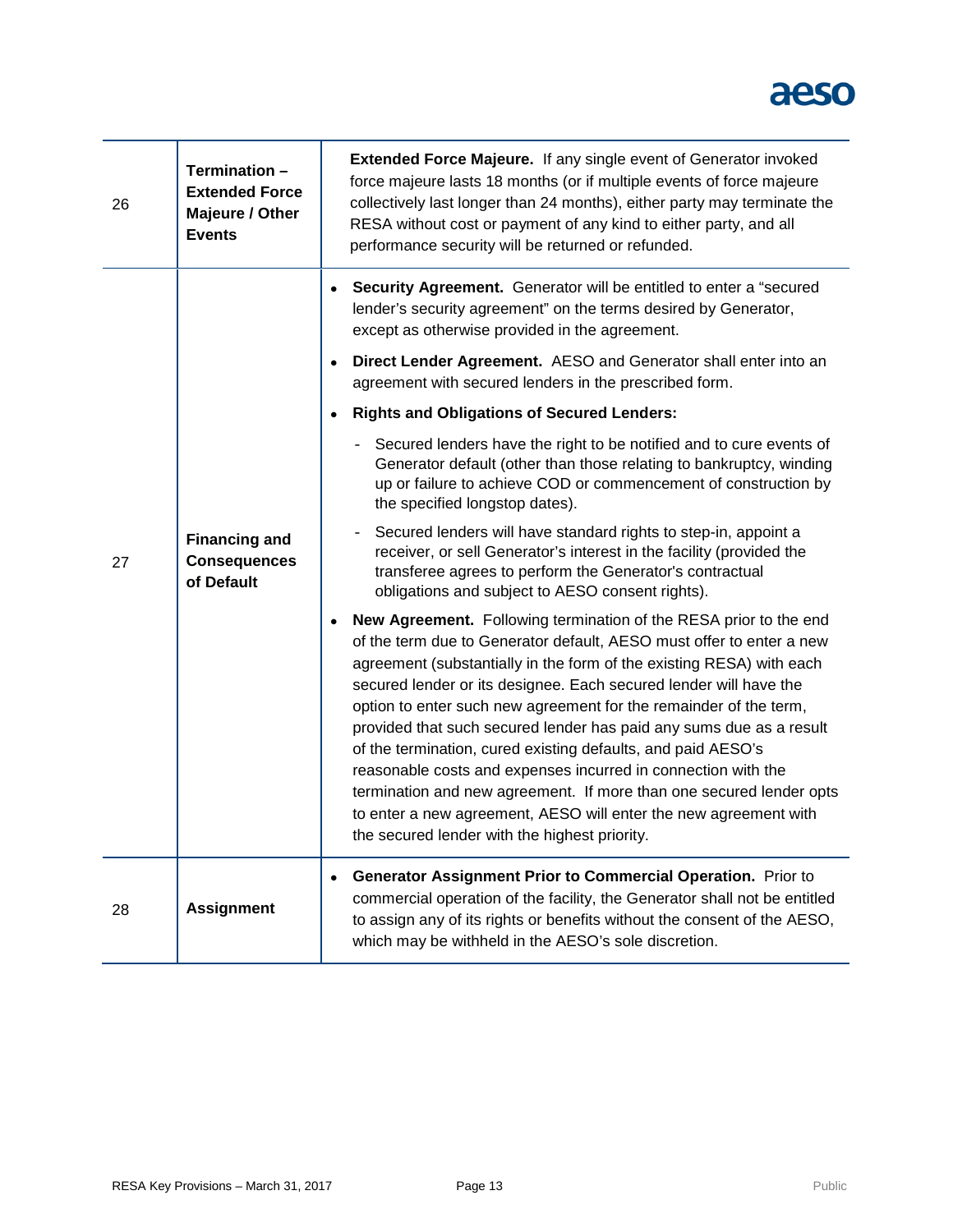| 28 | <b>Assignment</b><br>(continued)   | Assignment After Commercial Operation by Either Party. Either<br>party can assign its rights and benefits with prior consent of the other,<br>not to be unreasonably withheld, provided that AESO can withhold<br>consent in certain specified circumstances, including if the Generator's<br>assignment would: (i) cause the Generator to breach its obligation to<br>own or lease the facility (i.e. the RESA and facilities cannot be<br>transferred or assigned to different parties); (ii) have a material<br>adverse effect on Generator's ability to perform its obligations; or (iii)<br>adversely affect the security held by the AESO in respect of the<br>facilities. |
|----|------------------------------------|----------------------------------------------------------------------------------------------------------------------------------------------------------------------------------------------------------------------------------------------------------------------------------------------------------------------------------------------------------------------------------------------------------------------------------------------------------------------------------------------------------------------------------------------------------------------------------------------------------------------------------------------------------------------------------|
|    |                                    | Generator Assignment to Affiliate. Generator may assign its rights<br>and benefits to an affiliate acquiring the facility, provided such affiliate<br>becomes bound by the terms of the RESA and provides the required<br>security.                                                                                                                                                                                                                                                                                                                                                                                                                                              |
|    |                                    | Assignment by AESO. AESO may assign its rights and benefits<br>without consent of Generator, provided the assignee agrees to be<br>bound by the agreement and not to make any material amendments to<br>same or to terminate same without prior consent of Generator and<br>provided further the AESO remains liable for any payment defaults<br>and obligations of the assignee arising from the replacement party's<br>event of default.                                                                                                                                                                                                                                       |
| 29 | <b>Change of</b><br><b>Control</b> | Generator Change of Control Prior to Commercial Operation.<br>Prior to commercial operation of the facility, no change of control<br>(other than changes involving affiliates where the original persons in<br>control of the Generator maintain a minimum interest) of Generator will<br>be permitted without prior consent of AESO, which consent may be<br>withheld in the AESO's sole discretion.                                                                                                                                                                                                                                                                            |
|    |                                    | <b>Generator Change of Control After Commercial Operation.</b><br>٠<br>Following commercial operation of the facility, a change of control of<br>the Generator will be permitted provided Generator, within 10 business<br>days following such change, provides AESO with notice and such<br>additional information as AESO reasonably requires regarding name<br>of persons/entities which control or have a direct or indirect ownership<br>interest in Generator.                                                                                                                                                                                                             |
| 30 | <b>Confidentiality</b><br>and FOIP | <b>Confidentiality.</b> The RESA will contain typical and customary<br>confidentiality provisions, which will: (i) allow Generator to release<br>relevant information to lenders and (ii) permit AESO to disclose certain<br>information and data relating to the Project.                                                                                                                                                                                                                                                                                                                                                                                                       |
|    |                                    | Freedom of Information. The parties will acknowledge that AESO is<br>subject to the Freedom of Information and Protection of Privacy Act<br>(Alberta) and that such Act applies to confidential information in the<br>custody and control of AESO.                                                                                                                                                                                                                                                                                                                                                                                                                               |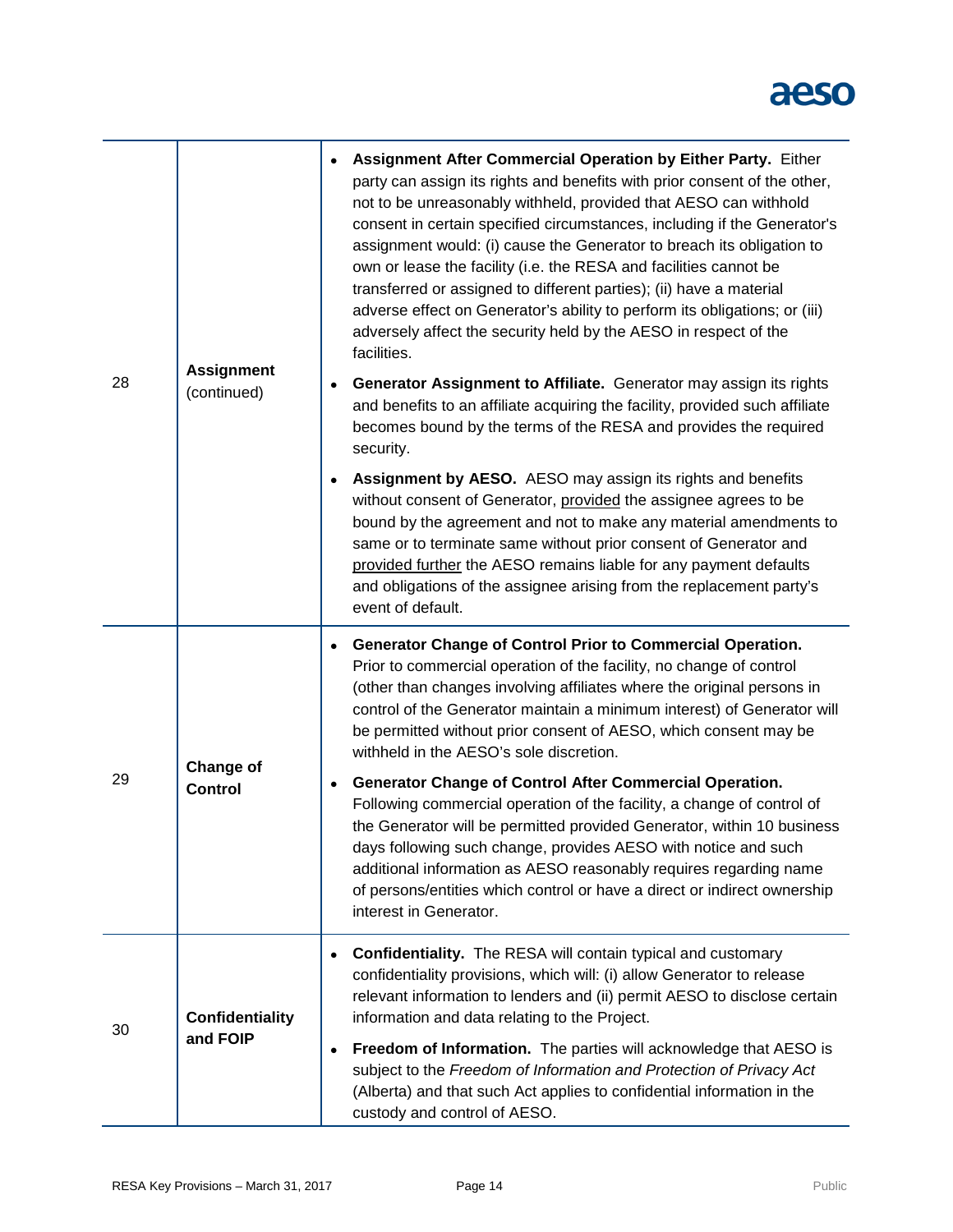|    | Generator's                                                                        | Standard Representations and Warranties. Generator will make a<br>number of standard representations and warranties, including:<br>authority to enter into the agreement, valid formation and due<br>organization, due authorization, no other business being carried on,<br>reliance on own investigations, statements of fact in proposal are true<br>and not misleading, plain and true disclosure of all material facts and<br>circumstances, and no improper payments or benefits offered to the<br>AESO or any of its agents; and Generator shall act in accordance with<br>its anti-corruption policy.                                                                                                                                                                                                                                                                                                      |
|----|------------------------------------------------------------------------------------|--------------------------------------------------------------------------------------------------------------------------------------------------------------------------------------------------------------------------------------------------------------------------------------------------------------------------------------------------------------------------------------------------------------------------------------------------------------------------------------------------------------------------------------------------------------------------------------------------------------------------------------------------------------------------------------------------------------------------------------------------------------------------------------------------------------------------------------------------------------------------------------------------------------------|
| 31 | Representations,<br><b>Warranties and</b><br><b>Other</b><br><b>Obligations</b>    | REP Specific Representations and Warranties. Generator will<br>make a number of representations and warranties related to the facility<br>and the Project, including that: (i) there is no reason to believe that<br>commercial operation of the facility may not be achieved by Target<br>COD; (ii) Generator and the facility will comply with the eligibility<br>requirements of the Renewable Energy Program; (iii) Generator has<br>made all due inquiry into requirements to obtain applicable permits<br>and licenses, and it acknowledges it will only be entitled to Force<br>Majeure relief in respect of failure to fulfill any such requirements that<br>were reasonably unforeseeable; (iv) Generator has not received<br>incentives under any other environmental program in respect of the<br>facility; and (v) Generator has not taken any action that would<br>constitute a conflict of interest. |
| 32 | AESO's<br>Representations,<br><b>Warranties and</b><br>Other<br><b>Obligations</b> | The AESO will make a number of standard representations and<br>warranties including, for example: authority to enter into the<br>agreement, validly existing, and due authorization.                                                                                                                                                                                                                                                                                                                                                                                                                                                                                                                                                                                                                                                                                                                               |
| 33 | <b>Dispute</b><br><b>Resolution</b>                                                | In the event of a dispute, the parties' representatives will attempt to<br>resolve the dispute within 10 days after a request by either party,<br>failing which either party may: (i) in respect of certain disputes where a<br>commercial or technical determination (as opposed to a judicial<br>remedy) is preferred, commence binding arbitration (such arbitration to<br>be commenced and conducted in accordance with the rules and<br>procedures specified in the RESA, which rules shall specify that the<br>reasons for decision will not be private); or (ii) in all other cases,<br>commence litigation.                                                                                                                                                                                                                                                                                                |